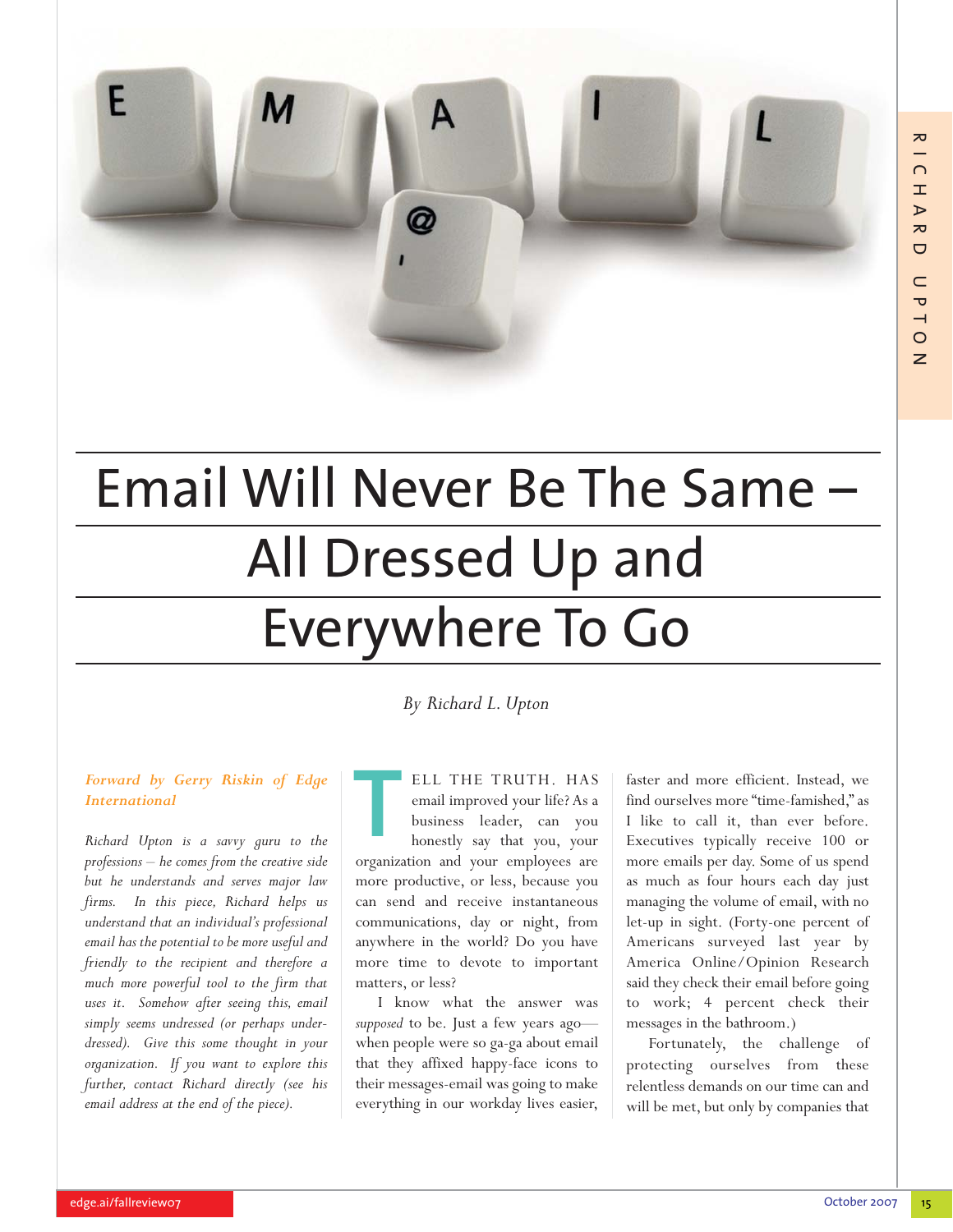approach this challenge with innovative thinking. It is my opinion that the solution to the most vexing problems we face in our technology-enabled economy is to be found in the way we think about them whether, that is, we view them as we have for the past decade or in new and fresh ways, responding accordingly. (The phrase *paradigm shift* has been overused in recent years, but in this case it may really be the best choice.)



The burden of excessive email and the time pressures it places on us, after all, is only one example of a businesscommunications process not keeping pace with the needs of contemporary business. It is an especially urgent one, however. It also allows us to explore the ways in which the problems that we must solve also represent opportunities that we can seize.

Consider this. The volume of business emails alone—more than 200 billion in 2006 —will surpass the total number of items of mail *of all kinds* delivered this year by the US Postal Service.Think about it.

Every piece of correspondence that your organization turns over to the letter carrier—every sheet of paper and the envelope it goes in—has been very carefully designed to represent your company, right? You've taken great pains, and spent a pretty penny on graphic designers, to get it to look just right. It represents your company; it carries your brand. But how many of us have given anywhere near the same care to the emails we send, although these vastly exceed in volume the number of pieces of paper that issue forth from our mailrooms?

The vast majority of us haven't even bothered to make our emails comply with the basic structure of even the most rudimentary business letter—and the issue here goes well beyond mere aesthetics. We have not done so, I believe, because we fundamentally misunderstand the nature of ecommunications and for that reason, rather than our controlling our email, our email controls us.

Most business leaders persist in viewing email as a technology tool when, in fact, it is a medium of communication and actually the most powerful and prevalent one we have. But because we regard email as information technology, we have relegated it to our IT departments, where it remains today.

Now IT departments perform many functions exceedingly well, but we would never think of turning over finance, human resources or marketing responsibilities to our IT departments simply because these departments rely heavily on technology, too.

And because we have failed to see email as the dynamic communications media that it is, we routinely underestimate its capacity to transform our lives for the better and, yes, to give us more rather than less time for the things in our personal and professional lives that matter most. By viewing email as a technology extension, it becomes another complex "black box" that we assume is off limits to being made better – an assumption we would never make regarding other branding or marketing tools that we understand well. I have found few business leaders who appreciate what email can really accomplish.Too many don't understand, to offer but one powerful example, that email can become the permanent (and endlessly updated) repository for the transmission and storage of vital company data, tailored to individual clients, customers, partners—you name it.

Let's take the example of a financial-services company. An email sent by one of its investment advisors to one of its customers could include all of the company's distinct branding elements, its logo, sender's personal